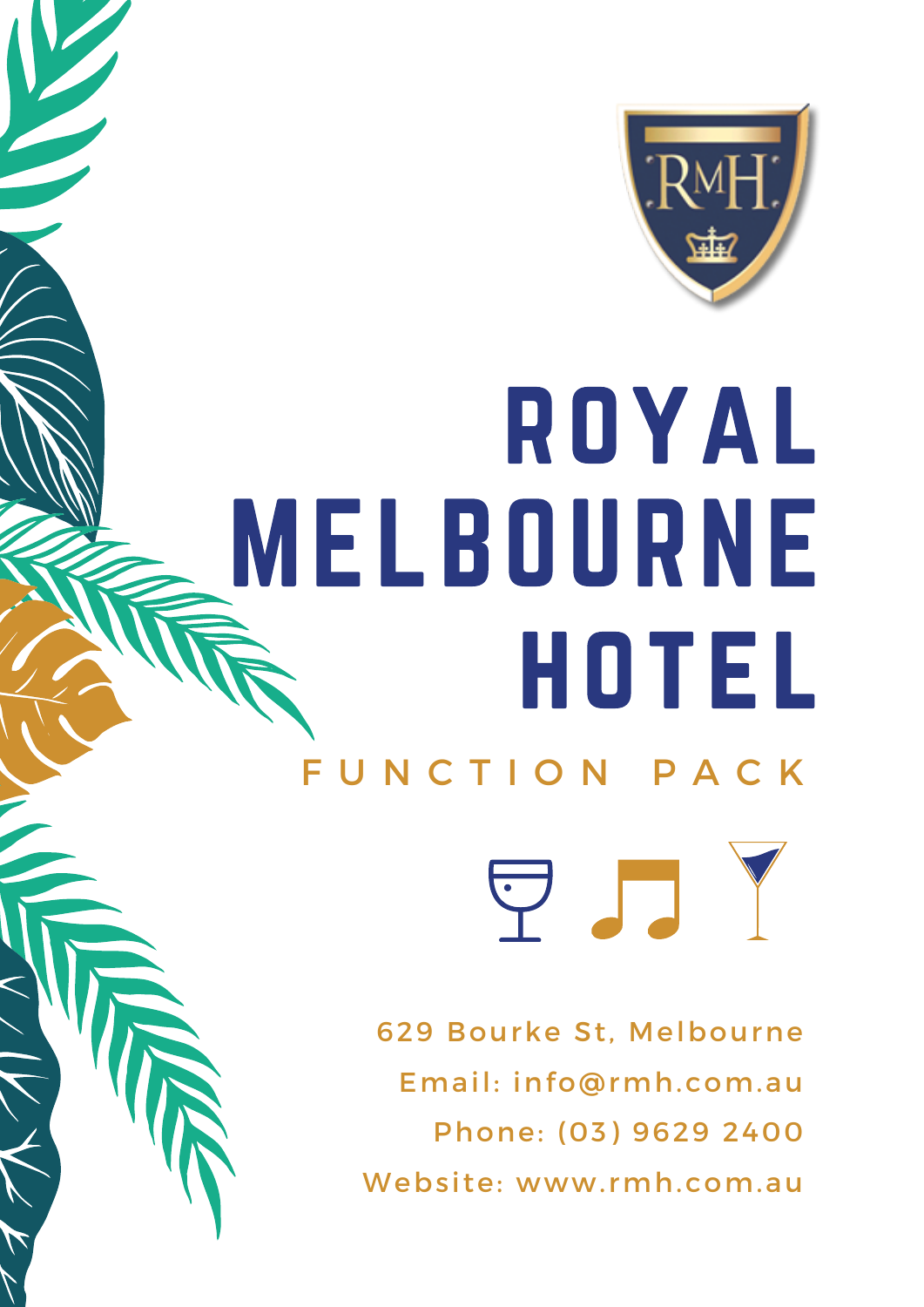

# FINGER FOOD MENU

PJJY

## **HOT**

| Chicken Tikka skewers wraita dipping sauce                                                                        | (gf)  |  |
|-------------------------------------------------------------------------------------------------------------------|-------|--|
| Lemon pepper dusted calamari w tartare sauce                                                                      | (gf)  |  |
| Crisp fried sesame marinated tofu with peanut & tahini sauce                                                      |       |  |
| (vegan)                                                                                                           |       |  |
| Lamb Kofta skewers wsumac yogurt                                                                                  | (gf)  |  |
| Tempura Prawn & tartare sauce                                                                                     |       |  |
| Southern fried chicken tenderlions w RMH Zinger sauce                                                             | (gf)  |  |
| King Island beef cocktail pies & tomato sauce                                                                     |       |  |
| Mushroom Arancini w Basil & Parsley Mustard Vinaigrette dipping sauce                                             | (vg)  |  |
| Pancetta & Red Pepper Arrancini w cheese dipping sauce                                                            |       |  |
| Macedonian Cevapi spiced minced beef & lamb skewers w capsicum dip                                                | (gf)  |  |
| Lamb & harissa-spiced sausage rolls wtomato chutney                                                               |       |  |
| Spinach & Fetta Spanakopita wtomato chutney                                                                       | (v)   |  |
| Falafel with hummus & spicy eggplant dip                                                                          | (v/g) |  |
| Chicken Kiev Balls stuffed w garlic & herb butter served with Ranch sauce                                         |       |  |
| <b>Gourmet pizza squares</b>                                                                                      |       |  |
| -Roasted pumpkin, spinach, Spanish onion, mushroom, red peppers,                                                  |       |  |
| mozzarella & basil pesto oil.                                                                                     | (V)   |  |
| - Chicken Fajita-Mexican-spiced chicken wgrilled peppers, spanish onions, sour cream, guacamole and salsa fresca. |       |  |

- Roasted lamb, baby spinach, caramelized onion, semi-dried tomato, feta & tzatziki
- -Gringo-Hot Calabrese salami, tomato, mozzarella, capsicum, bacon, onion, jalapeños & chilli emulsion

| <b>Smoked Salmon and Dill cream cheese Blinis</b>                                           |                                                            |         |
|---------------------------------------------------------------------------------------------|------------------------------------------------------------|---------|
| Poached prawn cutlet w lemon aioli                                                          |                                                            | (gf)    |
| Roasted vegetable frittata wtomato relish                                                   |                                                            | (v)     |
| Italian Bruschetta of tomato, feta & basil pesto & balsamic glaze on a toasted ciabatta (v) |                                                            |         |
| Marinated Vegetable skewers brushed w lemon herb                                            |                                                            | (v)     |
| <b>Steamed Bao rolls</b>                                                                    |                                                            |         |
| - Vegetarian with Tofu                                                                      |                                                            | (vg)    |
| - BBQ pork with Hoisin sauce                                                                |                                                            |         |
| - Prawn                                                                                     |                                                            |         |
| California Rolls served with wasabi + soy sauce                                             |                                                            |         |
| - Salmon                                                                                    |                                                            | (gf)    |
| - Teriyaki chicken                                                                          |                                                            |         |
| - Vegetarian                                                                                |                                                            | (gf/vg) |
| Mini open toasted Ciabatta                                                                  |                                                            |         |
| -Beef - roast beef, cherry tomato, cucumber, cos lettuce & horseradish aioli                |                                                            |         |
| -Roast Chicken - Shredded roast chicken, cherry tomato, cos lettuce & seededmustard aioli   |                                                            |         |
| -Grilled Eggplant, Capsicum with rocket                                                     |                                                            | (v)     |
| Japanese pancake with kimchi drizzled with vegan mayonnaise,                                |                                                            |         |
| sprinkled with toasted sesame.                                                              |                                                            | (Vegan) |
| <b>6-ITEM SELECTION</b><br>Choose<br>3 Hot + 2 Cold Items<br>\$30 per guest                 | <b>10-ITEM SELECTION</b><br>Choose<br>5 Hot + 3 Cold Items |         |
|                                                                                             | \$40 per guest                                             |         |

## COLD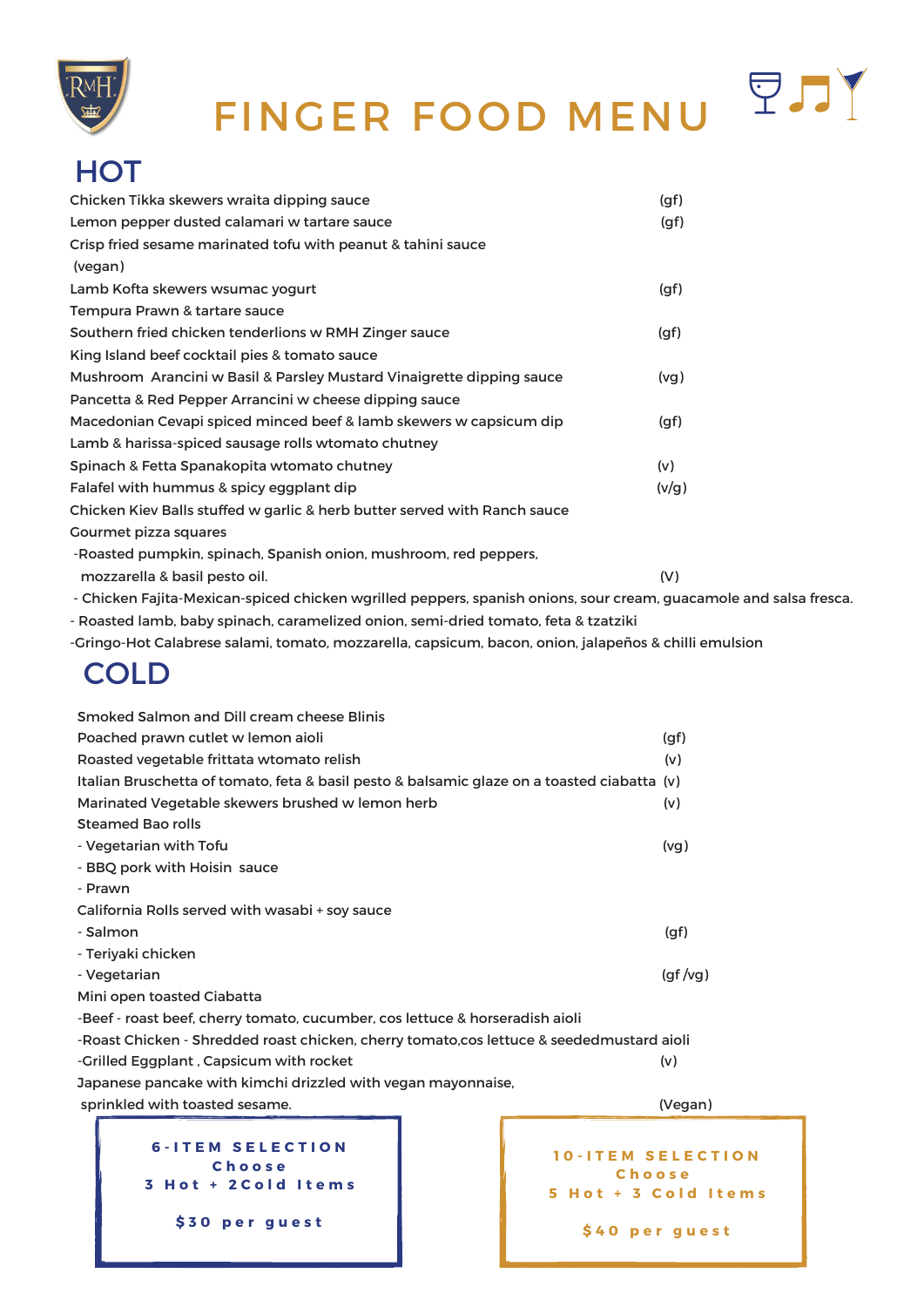



## PLATTERS

#### **MIXED PLATTERS**

#### **50-pieces per platter**

- Vegetable spring rolls (v)
	- Party Beef Pies
	- Party Sausage Rolls
	- Vegetable samosas (v)
- Spinach & ricotta parcels (v)



#### **40-slices per pizza**

see <sup>a</sup> la carte menu for selection Peperoni Hawaiin BBQ Aussie Margherita (v)



- Mini Bahn Mi ( vegetable/vegan/pork/chicken ) -Beef burger sliders -Chicken Burger sliders -Veg-e burger sliders (v) -Beer-battered Fish & chips with lemon wedge -Mushroom & blue cheese risotto (vegan option without the blue cheese)

### **ANTI-PASTA PLATTER**

A mixed platter of cured meats, cheeses, roast vegetables, olives & bread

Vegetarian option available without cured meat - \$85

**\$75 per platter**

**\$90 per platter (serves 10+ Guests)**

**\$8 each item**

**\$75 per platter**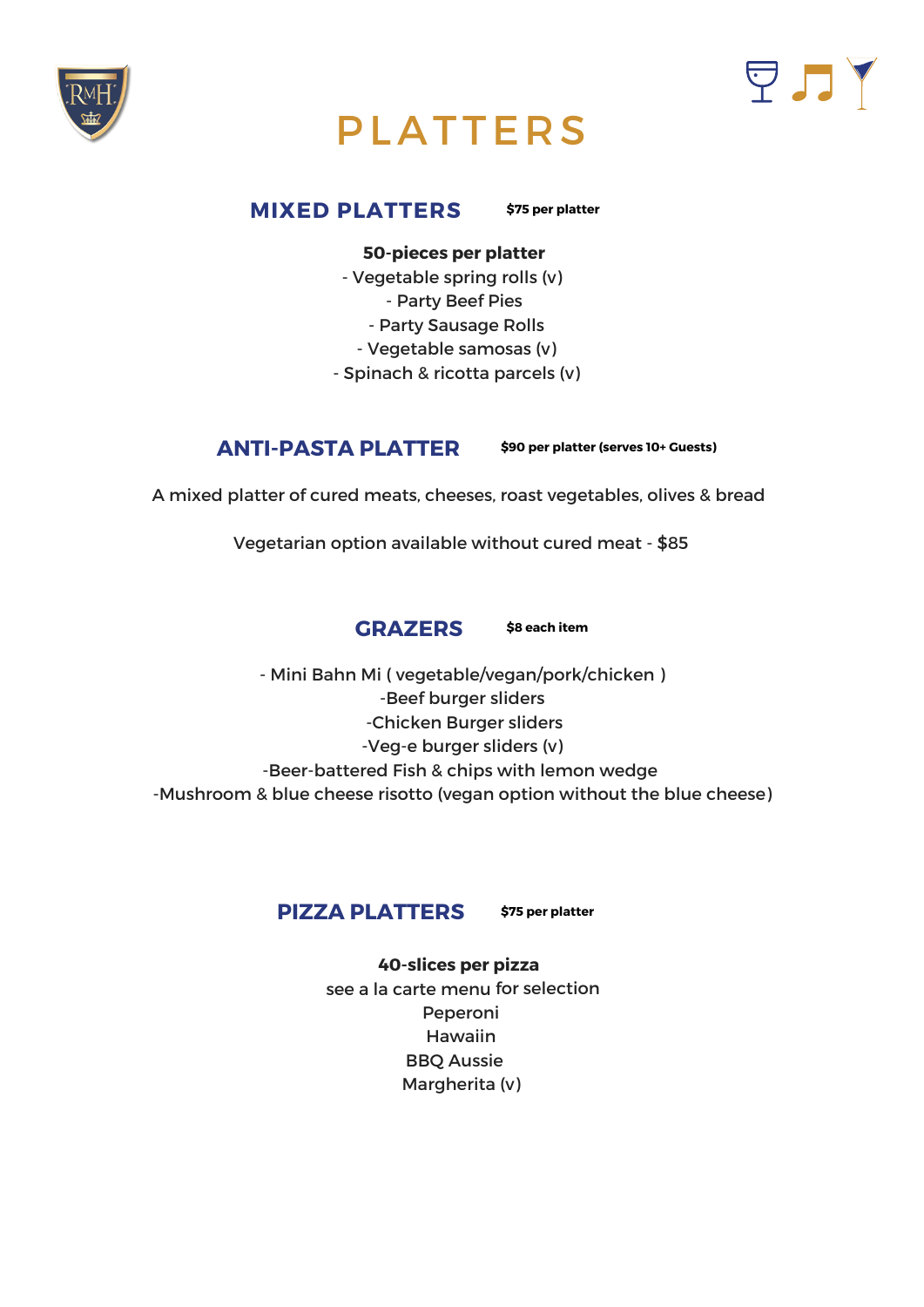





Choose 2-options for set-menu alternate service

Chevapi (gf) Macedonian spiced minced lamb & beef skewers wcapsicum relish & flatbread

Lemon Pepper Calamari Lightly dusted & crispy fried, served on a petit Greek salad with lemon & herb-infused olive oil

Smoked Salmon Tasmanian Smoked Salmon wdill, spring onions , capers crutons & parmesan , creamy ceasar dressing

Roasted Maryland Chicken with bacon, onion & mushroom in a red wine jus, served with chat potatoes & salad.

Haloumi & Roquette Salad (v) Golden grilled Haloumi, roast beetroot & wild roquette salad & crusty ciabatta. Finished with balsamic glaze

Crispy Pork Belly (gf) Roasted pork belly wparsnip puree, picked red cabbage w apple chutney

Seared Chicken Chicken medallions stuffed wspinach & Fetta on Asparagus wa bearnaise sauce

## ENTREE

## MAIN

Tasmanian Salmon (gf) Crispy skin Tasmanian salmon wroast garlic potato puree, grilled asparagus & garnished w lemon butter sauce

Char-Grilled Porterhouse (gf) 250g tender porterhouse char grilled and served wcreamy mash, sautéed greens Beans, Garnished w whole field mushrooms & red wine jus

Roast Lamb Rump Rump Served with creamy garlic mashed potato & sautéed green beans. Garnished with blistered vine tomato & rosemary jus

Pork Cutlet (gf) Seared pork cutlet wroasted garlic potato puree, pickled red cabbage, cider relish & red wine jus

Roma Tomato & Bell Pepper Risotto (v)

Slow roasted selection of tomatoes, fire roasted capsicum & Spanish onion braised with Arborio rice and finished with mascarpone

Chefs will endeavour to cater for any dietary requirements where possible

## DESERT

Homemade sticky Date Pudding with caramel sauce and vanilla bean ice-cream.

Chocolate and raspberry mousse topped with berry coulis.

Dutch cinnamon apple Crumble served with vanilla bean ice-cream.

Macerated Berries in a lime with flaked mint and cream. (Vegan option without cream).

| <b>2-COURSE SET MENU</b> |
|--------------------------|
| Alternate service        |
| Entrée + Main            |
| \$50 per guest           |
| Main + Dessert           |
| \$45 per guest           |